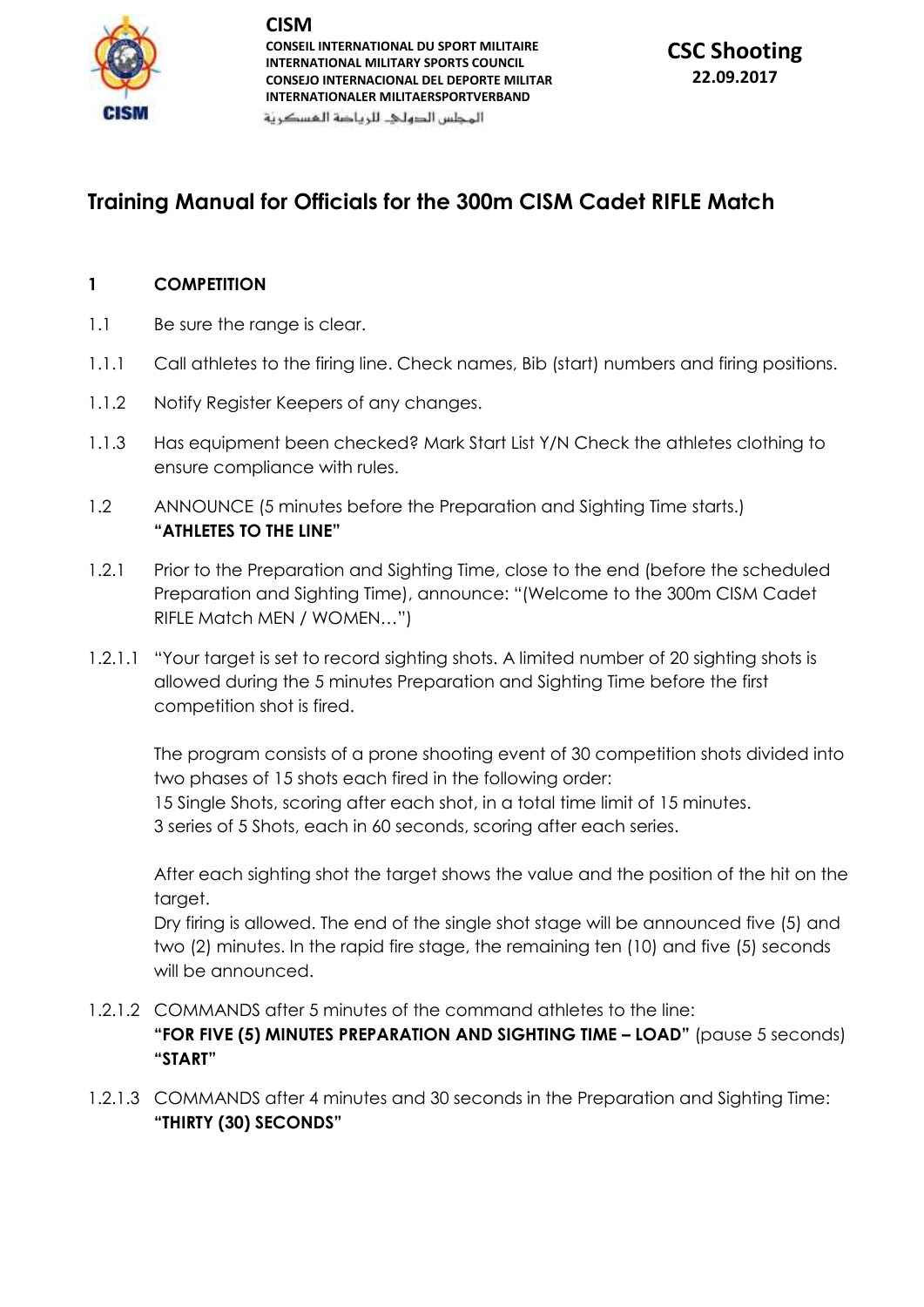

**CISM CONSEIL INTERNATIONAL DU SPORT MILITAIRE INTERNATIONAL MILITARY SPORTS COUNCIL CONSEJO INTERNACIONAL DEL DEPORTE MILITAR INTERNATIONALER MILITAERSPORTVERBAND** المحلس الدهلى للرياضة المسكرنة



- 1.2.2 COMMANDS after the five (5) minutes have ended: **"END OF PREPARATION AND SIGHTING – STOP – UNLOAD.''** "Reset targets." (pause 30 seconds) (ISSF § 6.11.1.2)
- 1.2.2.1 **"FOR THE COMPETITION, USE YOUR FULLY EQUIPPED THIRTY (30) ROUNDS MAGAZINE – LOAD"** (pause 5 seconds)

**"MATCH FIRING – START"** Check time - competition starts. (the competitors now have 15min time to shoot the 15 single shots)

- 1.2.2.2 Ten (10) minutes elapsed, announce: **"FIVE (5) MINUTES"**
- 1.2.2.3 Thirteen (13) minutes elapsed, announce: **"TWO (2) MINUTES"**
- 1.2.2.4 Fifteen (15) minutes elapsed, announce: **"STOP"** (pause 1 minute)
- 1.2.2.5 COMMAND **"RAPID FIRE SERIES 1 – ATTENTION – START"** (now the competitors have 60 seconds to shoot a series of 5 shots)
- 1.2.2.6 After fifty (50) seconds **"TEN (10)"** After fifty-five (55) seconds **"FIVE (5)"** After sixty (60) seconds **"STOP"** (pause 1 minute)

## 1.2.2.7 COMMAND **"RAPID FIRE SERIES 2 – ATTENTION – START"**

1.2.2.8 After fifty (50) seconds **"TEN (10)"** – After fifty-five (55) seconds **"FIVE (5)"** – After sixty (60) seconds **"STOP"** (pause 1 minute)

## 1.2.2.9 COMMAND **"RAPID FIRE SERIES 3 – ATTENTION – START"**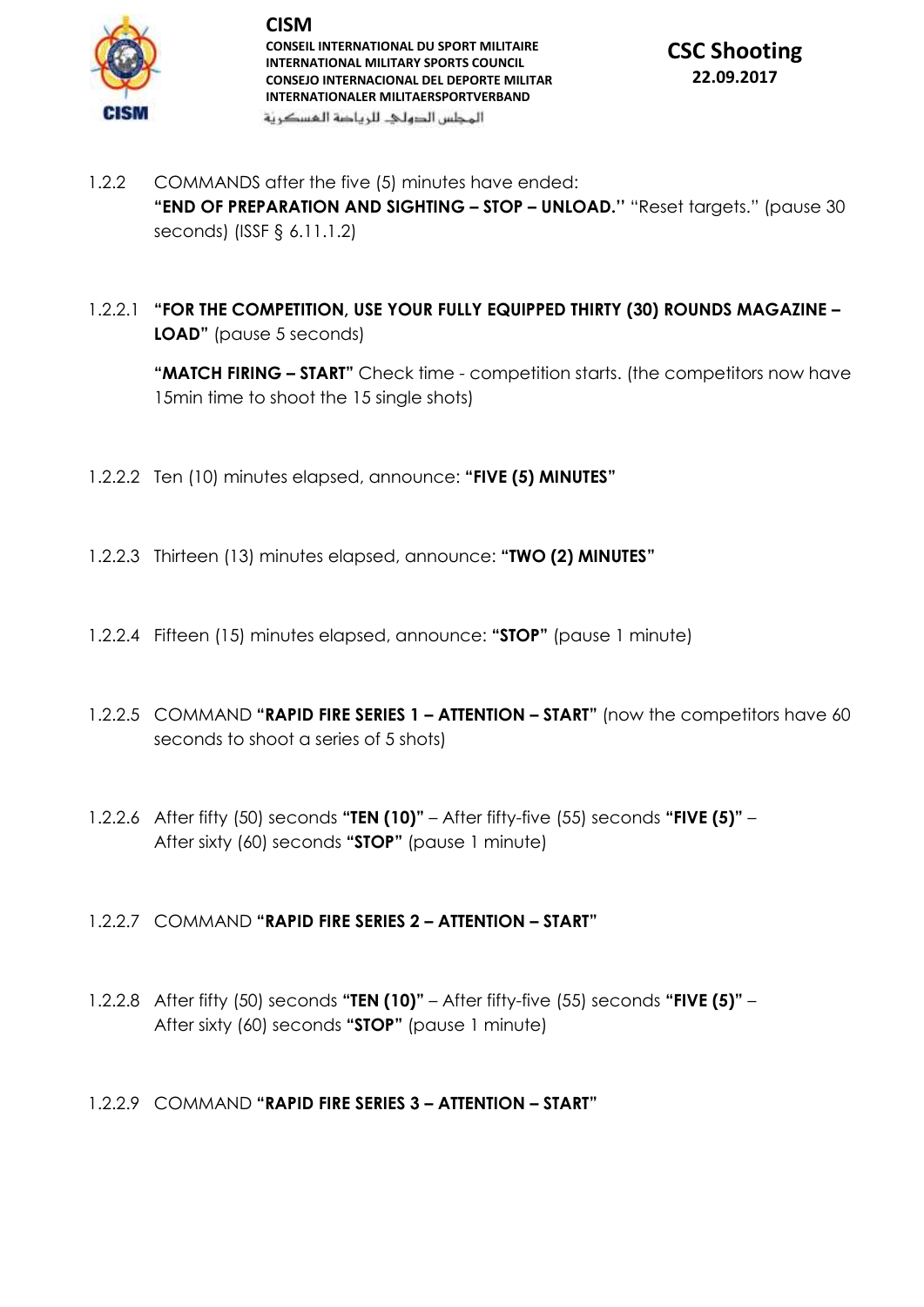## **CISM**



**CONSEIL INTERNATIONAL DU SPORT MILITAIRE INTERNATIONAL MILITARY SPORTS COUNCIL CONSEJO INTERNACIONAL DEL DEPORTE MILITAR INTERNATIONALER MILITAERSPORTVERBAND**

#### المحلس الدهلى للرياضة المسكرنة

## **CSC Shooting 22.09.2017**

## 1.2.2.10 After fifty (50) seconds **"TEN (10)"** – After fifty-five (55) seconds **"FIVE (5)"** – After sixty (60) seconds **"STOP" – UNLOAD – UNLOAD CONTROLL FOR ALL SHOOTERS"**

To ensure safety, when placing a gun down to leave the firing point or when firing is complete, all guns must be unloaded with actions (bolt or locking mechanism) open and safety flags inserted. The rifle must not be removed from the firing line during the course of fire except with the permission of a range official. Before the athlete leaves the firing point, the athlete must ascertain and the Range Officer must verify that the action is open and there is no pellet in the chamber or magazine and a safety flag is inserted. If the athlete boxes his rifle or removes it from the firing point without having it checked by the Range Officer, he may be disqualified. (ISSF § 6.2.2.4, 6.2.2.5).

1.2.3 Electronic targets: The athlete should sign the printer strip (ISSF § 6.10.4 e).

## 1.2.4 TIE-BREAKING

All tied scores will be broken as following (ISSF § 6.15.1):

a) The highest number of inner tens;

b) The highest score of the last ten (10) shot series working backward by 10-shot series in full ring scoring (not inner tens or decimals) until the tie is broken;

c) If any ties remain, scores will be compared on a shot-by-shot basis using inner tens (i. e. an inner ten outranks a 10 that is not an inner ten) beginning with the last shot, then the next to the last shot, etc.;

d) If any ties remain, and EST are used, scores will be compared on a shot-by- shot basis using decimal ring scores beginning with the last shot, then the next to the last shot, etc.;

e) If any ties remain, the athletes must have the same ranking and must be listed in Latin alphabetical order using the athlete's family name.